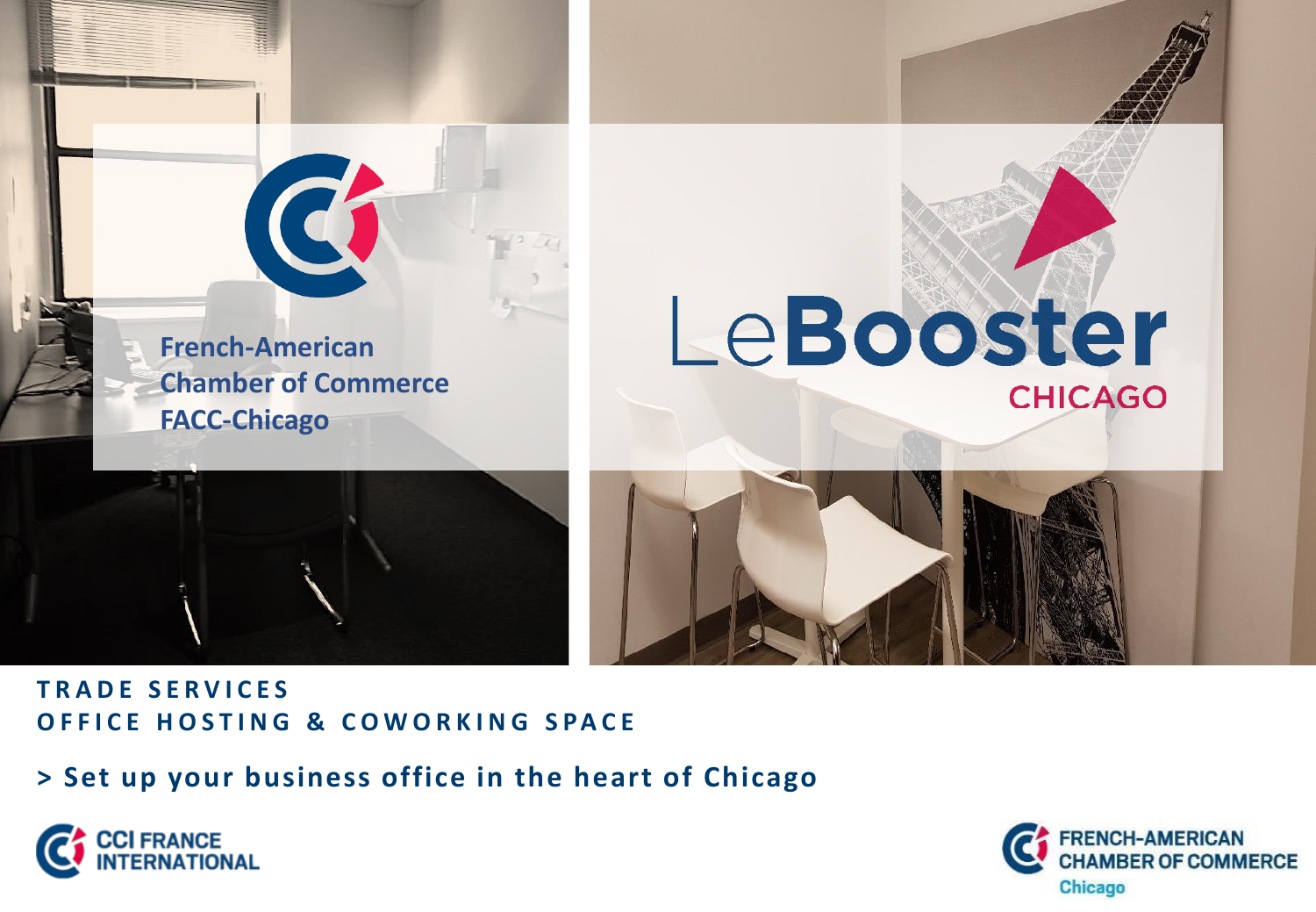#### **O F F I C E H O S T I N G P R O G R A M**



# **[ Services ]**

#### **Amenities include**

- **Private office** with a large window
- Fully furnished workspace
- 24hr building access
- Wi-Fi
- Short-term coworking space
- Conference call capability (US only)
- Kitchen
- **Virtual offices** (receiving and forwarding of mails and packages)
- Land line and parking available

### **[ Rent]**

- From \$800 to \$1,200 per month
- 6-month to 2-year lease

# **[ Location ]**

#### **FACC-Chicago Office Hosting**

#### **35 East Wacker Drive, Suite 670 Chicago, IL 60601** Conveniently located in the loop, in the heart of Chicago - 5 min walking distance from public transit **Directions:** via MapQuest, please [click here](http://www.mapquest.com/us/il/chicago/60601-2100/35-e-wacker-dr-41.886897,-87.626965).

# **> Schedule a visit today**

### **Contact us:**

### **[information@facc-chicago.com](mailto:information@facc-chicago.com)**

### **+1 312-578-0444**

### **[More info on our website](https://www.facc-chicago.com/services/lebooster-chicago-office-hosting-and-co-working.html)**

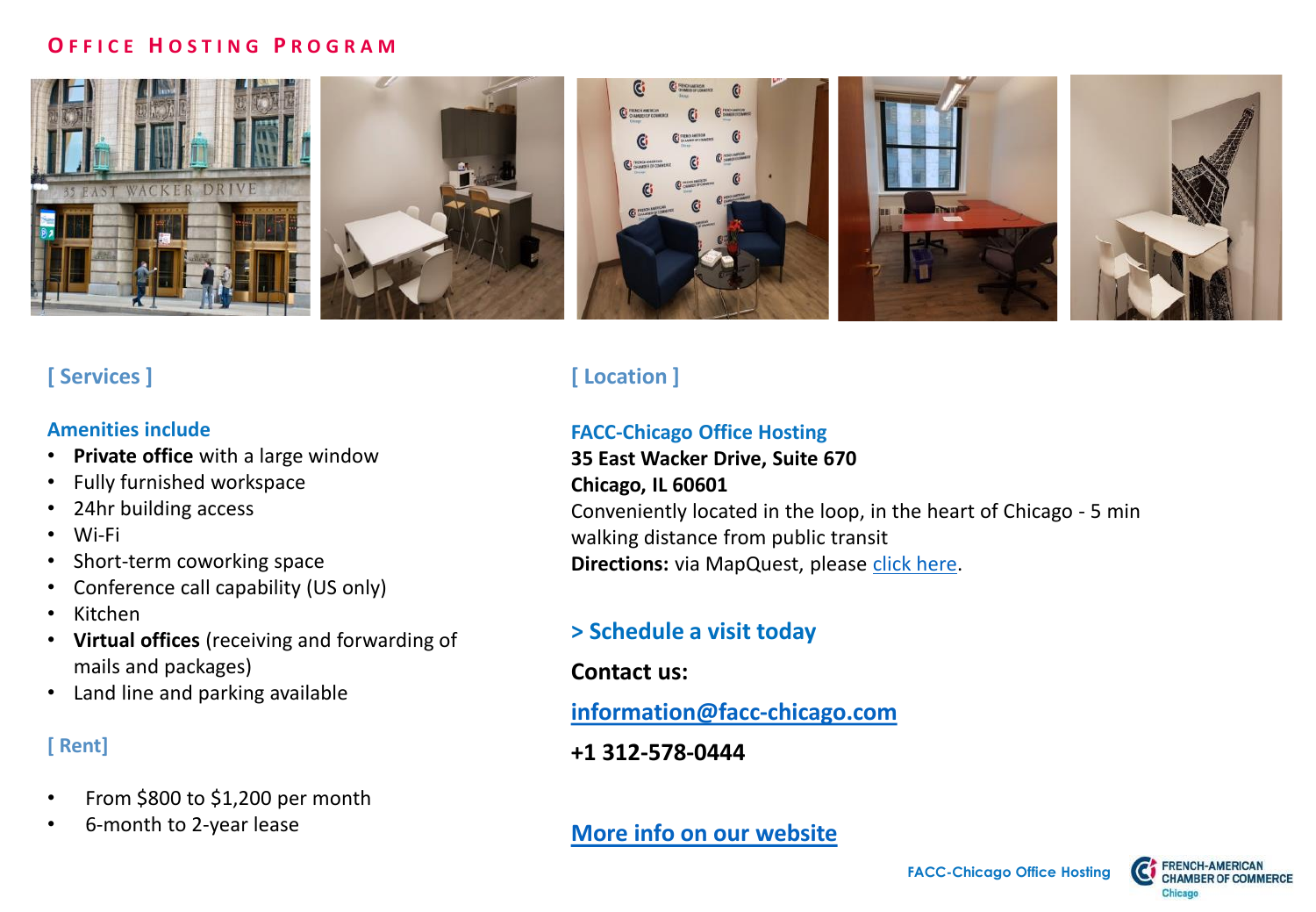### **O F F I C E H O S T I N G P R O G R A M**

# **[ Floor Plan ]**



**[ Rental Price]** 

FACC-Chicago Office Hosting Program 35 East Wacker Drive Suite 670 | Chicago, IL 60660

**Office #1:**  Capacity: 1-2 occupants

**Office #4:** Capacity: 1 occupant

**Office #2:**  Capacity: 1-2 occupants

**Office #5:**  Capacity: 1-3 occupants

**Office #3:**  Capacity: 1-2 occupants

**> Schedule a visit today <sup>a</sup>**

**Contact us:**

**[information@facc-chicago.com](mailto:information@facc-chicago.com)**

**+1 312-578-0444**

**> More info here:**

[https://www.facc-chicago.com/services/lebooster-chicago-](https://www.facc-chicago.com/services/lebooster-chicago-office-hosting-and-co-working.html)

office-hosting-and-co-working.html